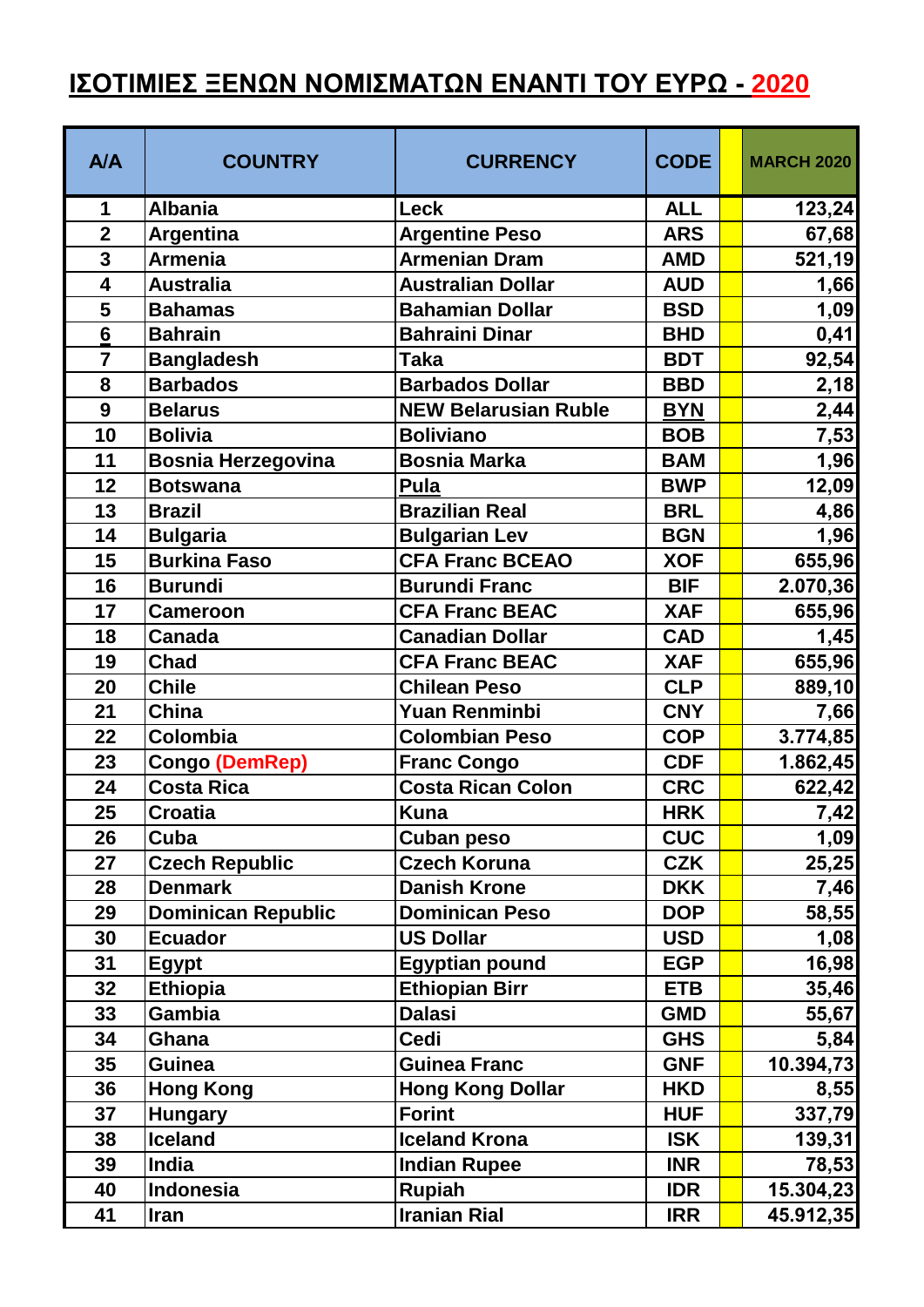| <b>A/A</b> | <b>COUNTRY</b>      | <b>CURRENCY</b>           | <b>CODE</b> | <b>MARCH 2020</b> |
|------------|---------------------|---------------------------|-------------|-------------------|
| 42         | <b>Israel</b>       | <b>New Israeli Shekel</b> | <b>ILS</b>  | 3,75              |
| 43         | <b>Jamaica</b>      | <b>Jamaican Dollar</b>    | <b>JMD</b>  | 152, 15           |
| 44         | Japan               | Japanese Yen              | <b>JPY</b>  | 119,96            |
| 45         | Jordan              | Jordanian Dinar           | <b>JOD</b>  | 0,77              |
| 46         | <b>Kazakhstan</b>   | <b>Tenge</b>              | <b>KZT</b>  | 416,56            |
| 47         | Kenya               | <b>Kenyan Shilling</b>    | <b>KES</b>  | 110,88            |
| 48         | <b>Kuwait</b>       | <b>Kuwaiti Dinar</b>      | <b>KWD</b>  | 0,33              |
| 49         | Lebanon             | <b>Lebanese Pound</b>     | <b>LBP</b>  | 1.648,99          |
| 50         | Libya               | Libyan Dinar              | <b>LYD</b>  | 1,54              |
| 51         | <b>Madagascar</b>   | <b>Malagasy Ariary</b>    | <b>MGA</b>  | 4.041,10          |
| 52         | <b>Malawi</b>       | <b>Kwacha</b>             | <b>MWK</b>  | 803,63            |
| 53         | <b>Malaysia</b>     | <b>Malaysian Ringgit</b>  | <b>MYR</b>  | 4,59              |
| 54         | <b>Maldive Is.</b>  | <b>Rufiyaa</b>            | <b>MVR</b>  | 16,88             |
| 55         | <b>Mauritania</b>   | Ouguiya                   | <b>MRU</b>  | 41,27             |
| 56         | <b>Mauritius</b>    | <b>Maur Rupee</b>         | <b>MUR</b>  | 41,02             |
| 57         | <b>Mexico</b>       | <b>Mexican Peso</b>       | <b>MXN</b>  | 21,13             |
| 58         | <b>Moldova</b>      | <b>Moldovan Leu</b>       | <b>MDL</b>  | 19,33             |
| 59         | <b>Mongolia</b>     | <b>Tugrik</b>             | <b>MNT</b>  | 3.025,76          |
| 60         | <b>Morocco</b>      | <b>Moroccan Dirham</b>    | <b>MAD</b>  | 10,56             |
| 61         | Mozambique          | <b>Meticai</b>            | <b>MZN</b>  | 71,15             |
| 62         | <b>Namibia</b>      | <b>Namibian Dollar</b>    | <b>NAD</b>  | 16,67             |
| 63         | <b>Nepal</b>        | <b>Nepalese Rupee</b>     | <b>NPR</b>  | 126,52            |
| 64         | <b>New Zealand</b>  | <b>New Zealand Dollar</b> | <b>NZD</b>  | 1,73              |
| 65         | Nicaragua           | <b>Cordoba Oro</b>        | <b>NIO</b>  | 37,32             |
| 66         | <b>Niger Rep</b>    | <b>CFA Franc BCEAO</b>    | <b>XOF</b>  | 655,96            |
| 67         | <b>Nigeria</b>      | <b>Naira</b>              | <b>NGN</b>  | 399,90            |
| 68         | <b>Norway</b>       | <b>Norwegian Krone</b>    | <b>NOK</b>  | 10,27             |
| 69         | Oman                | <b>Rial Omani</b>         | <b>OMR</b>  | 0,42              |
| 70         | <b>Pakistan</b>     | <b>Pakistan Rupee</b>     | <b>PKR</b>  | 168,20            |
| 71         | Panama              | <b>Balboa</b>             | <b>PAB</b>  | 1,09              |
| 72         | Peru                | <b>Nuevo Sol</b>          | <b>PEN</b>  | 3,72              |
| 73         | <b>Philippines</b>  | <b>Philippine Peso</b>    | <b>PHP</b>  | 56,16             |
| 74         | <b>Poland</b>       | <b>Zloty</b>              | <b>PLN</b>  | 4,32              |
| 75         | Qatar               | <b>Qatari Riyal</b>       | QAR         | 3,97              |
| 76         | Romania             | <b>New Leu</b>            | <b>RON</b>  | 4,81              |
| 77         | <b>Russia</b>       | <b>Russian Ruble</b>      | <b>RUB</b>  | 71,68             |
| 78         | Rwanda              | <b>Rwanda Franc</b>       | <b>RWF</b>  | 1.036, 61         |
| 79         | Saudi Arabia        | <b>Saudi Riyal</b>        | <b>SAR</b>  | 4,09              |
| 80         | <b>Senegal</b>      | <b>CFA Franc BCEAO</b>    | <b>XOF</b>  | 655,96            |
| 81         | <b>Serbia</b>       | <b>Dinar</b>              | <b>RSD</b>  | 117,93            |
| 82         | <b>Seychelles</b>   | <b>Seychelles Rupee</b>   | <b>SCR</b>  | 15,03             |
| 83         | <b>Sierra Leone</b> | Leone                     | <b>SLL</b>  | 10.614,34         |
| 84         | <b>Singapore</b>    | <b>Singapore Dollar</b>   | <b>SGD</b>  | 1,51              |